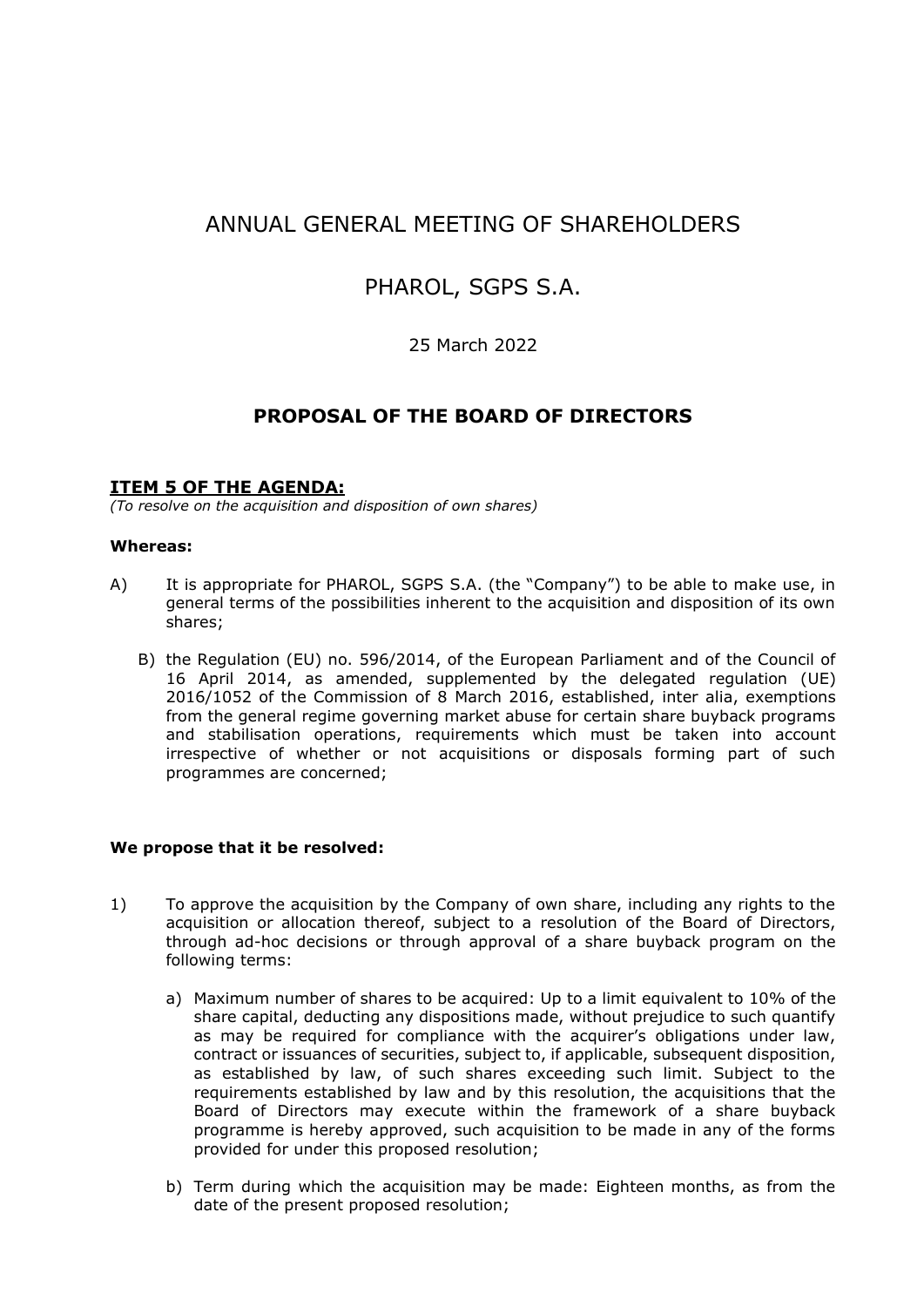- c) Forms of acquisition: Subject to the terms and mandatory limits established by law, acquisition of shares, or rights of acquisition or allocation of shares, for consideration, in any form, on a regulated market or in an over-the-counter transaction, in compliance with the principle of equal treatment of shareholders as established by law, namely from a financial institution with which the Company has entered into an equity swap agreement or other similar financial derivative instruments, or any other acquisition for the purpose of, or by virtue of, complying with an obligation established by law or contract;
- d) Minimum and maximum consideration for the acquisitions: The consideration of the acquisition should fall within an interval of 25% less than the lowest trading price and 25% more than the average trading price of the shares to be acquired on the Euronext Lisbon during the 3 regulated market sessions immediately preceding the date of acquisition or the creation of the right of acquisition or allocation of shares, or should correspond to the acquisition price resulting from any contracted financial instruments;
- e) Objectives: The acquisition by the Company of its own shares, including rights of acquisition or allocation of its own shares, may take the form of a buyback programme pursuant to and for the purposes of the Regulation (EU) no. 596/2014, of the European Parliament and of the Council of 16 April 2014, as amended, and supplemented by the delegated regulation (UE) 2016/1052 of the Commission of 8 March 2016;
- f) Time of the acquisition: To be determined by the Board of Directors, taking into account the market situation and the convenience or obligations of the Company, and to be carried out on one or more occasions in the proportions established by the Board of Directors.
- 2) To approve the disposition of own shares, subject to a resolution of the Board of Directors, and under the following terms:
	- a) Minimum number of shares to be disposed of: The number corresponding to the minimum block of shares which at the time of the disposition is legally stipulated for the shares of the Company, or such lesser quantity as may be sufficient to fulfil any obligation undertaken by virtue of law or contract;
	- b) Term during which the disposition may be made: Eighteen months from the date of the present proposed resolution;
	- c) Form of disposition: Subject to the terms and mandatory limitations established by law, disposition for consideration in any form, namely by sale or exchange, to be made on a regulated market or over-the-counter to certain entities designated by the Board of Directors, in compliance with the principle of equal treatment of shareholders as established by law, namely through financial institutions counterparties to equity swap agreements or other similar financial derivative instruments, or where the disposition is resolved within the framework of, or in connection with, a proposal for the application of profits or distribution of reserves in kind, without prejudice to, in case of any disposition in fulfilment of an obligation, to be carried out in accordance with the applicable terms and conditions;
	- d) Minimum price: Consideration of no more than 25% below the average trading price on the Euronext Lisbon of the shares to be disposed of during the three regulated market sessions immediately preceding the date of disposition;